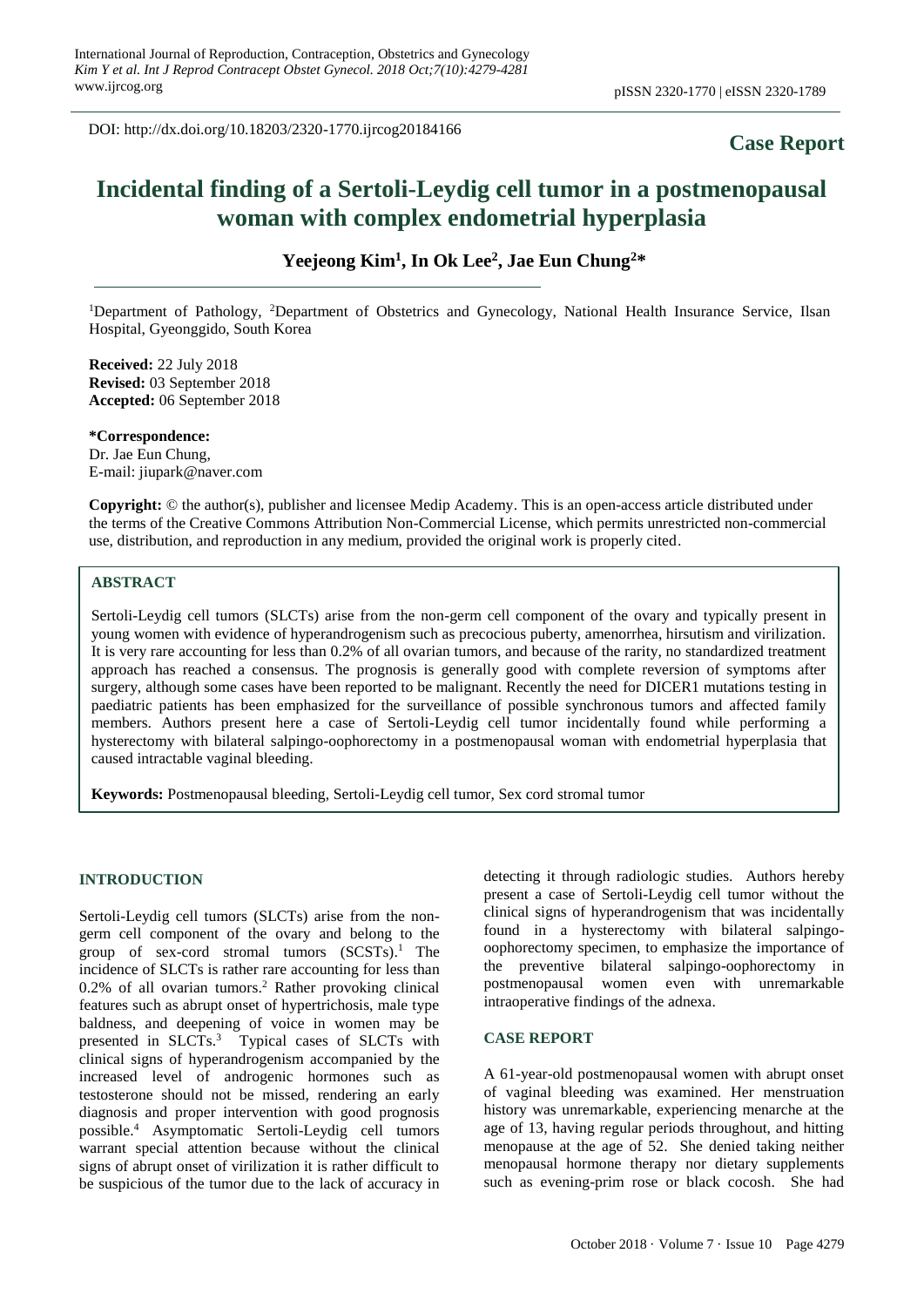given three spontaneous vaginal deliveries with no complications. For a duration of 15 years, she took 5 transvaginal ultrasonography exams in which an intramural leiomyoma measuring 4\*4cm was observed without any demonstrable size change. Bilateral adnexa were unremarkable as well as the endometrium. The ultrasonography taken in the presence of the abrupt vaginal bleeding revealed a thick endometrium measuring 15.8mm. Other than the endometrial pathology, the intramural leiomyoma showed no interval change and bilateral adnexa were unremarkable. A diagnostic dilatation and curettage was undertaken of which the result came out to be simple hyperplasia without atypia of the endometrium. The vaginal bleeding did not stop after the procedure for a full month, rendering hysterectomy as the treatment modality to control her continuous bleeding. A single port laparoscopic total hysterectomy with preventive bilateral salpingo-oophorectomy was performed. Entering the pelvic cavity, other than the intramural leiomyoma, intraoperative findings including bilateral adnexa were not remarkable. Bilateral salpingooophorectomy was done as it was the usual procedure to be taken for a postmenopausal woman undergoing hysterectomy (Figure 1).

As a routine measure in this institute, extraction of the specimen including the uterus and bilateral adnexa through the vagina was done after placing the specimen in a large size vinyl pouch to avoid any spillage in the pelvic cavity. The pathology report of her uterus revealed complex hyperplasia without atypia of the endometrium with an intramural leiomyoma. Her right ovary included a well differentiated 2\*1cm size Sertoli-Leydig cell tumor confined to the ovary which was only an incidental finding. Since the ovarian capsule was not ruptured, even without the lymph node dissection, this case was designated as stage 1A ovarian cancer rendering no need for postoperative chemotherapy. During the 5 year follow up period without any intervention, the patient is doing well with no symptoms and signs of tumor recurrence.

#### **DISCUSSION**

Sertoli-Leydig cell tumors (SLCTs) belong to the group of sex-cord stromal tumors (SCSTs) and account for less than  $0.2\%$  of all ovarian tumors.<sup>2</sup> It is known to be presented with rather provoking clinical features such as abrupt onset of hypertrichosis, male type baldness, and deepening of voice in women.<sup>3</sup> Patients showing clinical signs of hyperandrogenism accompany increased level of androgenic hormones such as testosterone, rendering an early diagnosis and proper intervention with good prognosis possible. <sup>4</sup> Obesity, androgen producing adrenal tumors, congenital adrenal hyperplasia, and Cushing's syndrome are some of the disease entities that might also result in female hyperandrogenism.<sup>5</sup> Although virilization is the key feature of suspecting the presence of SLCTs, other symptoms such as hyperestrogenism or abdominal pain and distention due to the sheer size of the mass also occur. 6 In the study involving 11 SLCTs from a single institution, all of the cases presented with an adnexal mass varying from 5cm to 20cm.<sup>7</sup> Radiologic studies such as pelvic ultrasonography and computerized tomography (CT) are not the recommended definitive means of diagnosis due to is lack of accuracy in diagnosing the SLCTs.<sup>8</sup> This is a unique case of an incidental SLCT where neither clinical symptom such as virilization nor radiologic findings such as adnexal mass were noted prior to the surgery. Sertoli cells are known to secrete estrogens resulting in hyperestrogenism, but it remains a question whether or not the endometrial hyperplasia in this case has resulted from hyperestrogenism released from the SLCT of the ovary.<sup>9</sup> Unfortunately, the authors had no suspicion of SCLT prior to the surgery, thereby hormonal levels were not taken. In the absence of any hallmark signs of this rare tumor, incidental detection of it might come as a surprise, but should be treated accordingly. $10<sup>10</sup>$ 



**Figure 1: Intraoperative finding of the right adnexa, which was not remarkable.**

Even with the unremarkable intraoperative finding of the right ovary, preventive salpingo-oophorectomy was done following the guideline as a preemptive procedure to be taken in postmenopausal hysterectomy cases (Figure  $1$ ).<sup>11</sup>



**Figure 2: Histopathologic findings of the ovarian Sertoli-Leydig cell tumor 400X-Sertoli cell tubules are surrounded by Leydig cells with pale granular cytoplasm.**

Prophylactic bilateral salpingo-oophorectomy in postmenopausal women, and in the same context,